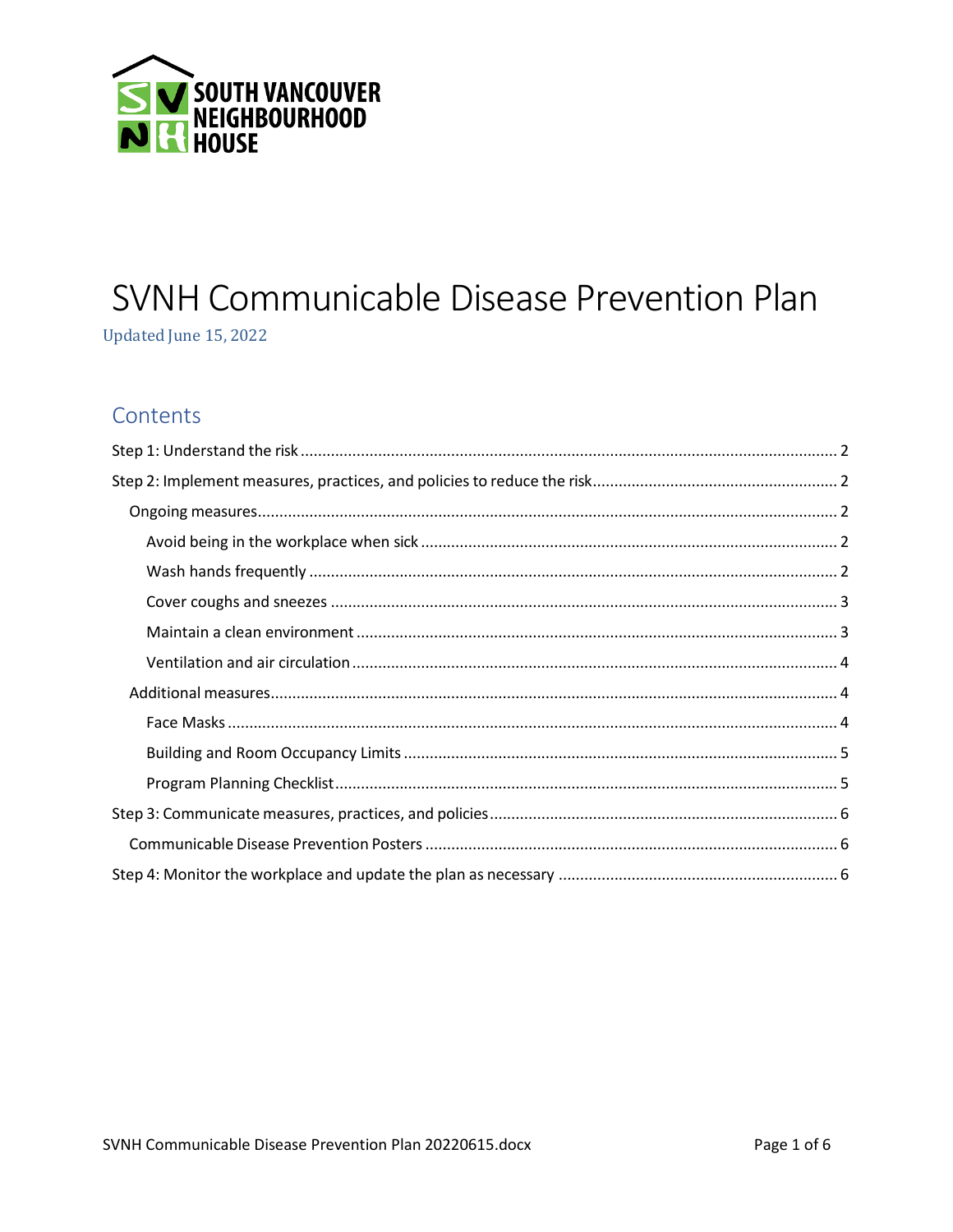# <span id="page-1-0"></span>Step 1: Understand the risk

Preventing communicable disease involves taking ongoing measures to reduce the risk for communicable disease transmission in the workplace. SVNH's management team monitors guidelines published by BC Centre for Disease Control, BC Ministry of Health, Vancouver Coastal Health, and WorkSafeBC, and meets weekly to review SVNH policies and procedures to ensure that they comply with the most current information available. SVNH's Communicable Disease Prevention Plan was developed by SVNH management in consultation with SVNH's Occupational Health and Safety Committee, Program Staff, and Volunteers to provide guidance for staff about general operating procedures that have been implemented to help reduce the risk of person-to-person and surface transmission of communicable diseases. The information in this plan is subject to change and updated information will be shared with the SVNH staff team as circumstances change and the SVNH Communicable Disease Prevention Plan evolves.

## <span id="page-1-1"></span>Step 2: Implement measures, practices, and policies to reduce the risk

### <span id="page-1-2"></span>Ongoing measures

### <span id="page-1-3"></span>Avoid being in the workplace when sick

ANHBC implemented a policy called *Pandemic Influenza Neighbourhood Houses (11.08.20)* which is available on SharePoint in the Common Files library. The policy is designed to outline the safe work procedure and expectations for employees to prevent incidents, injuries, and illnesses from pandemic influenza.

Employees and program participants who have symptoms of influenza are not permitted on-site. Employees must inform their manager or supervisor if they are ill with influenza symptoms. Employees and program participants may only return to the workplace once they have recovered and no longer show symptoms.

If employees or program participants develop symptoms of influenza while at an SVNH site, they should leave the facility as soon as possible in order to minimize the potential further spread of the infection. They will be provided with a mask (if they are not wearing one), asked to wash their hands, and leave the workplace to head straight home.

BC has developed [a COVID-19 Self-Assessment Tool](https://bc.thrive.health/covid19/en) to provide up-to-date guidance and recommendations for testing and follow-up for COVID-19 that follows BCCDC guidance. You can complete this assessment for yourself or on behalf of someone else.

### <span id="page-1-4"></span>Wash hands frequently

Proper handwashing remains the most important strategy to stay healthy. Wash hands with soap and water often. When a soap and water are not available, use hand sanitizer and allow it to completely dry before touching anything.

Handwashing practices and procedures include:

- Posting proper handwashing posters washrooms, kitchens/kitchenettes, and program spaces with sinks
- Having hand sanitizers in all program rooms and in all entrance ways
- Requiring all staff and participants to regularly wash hands properly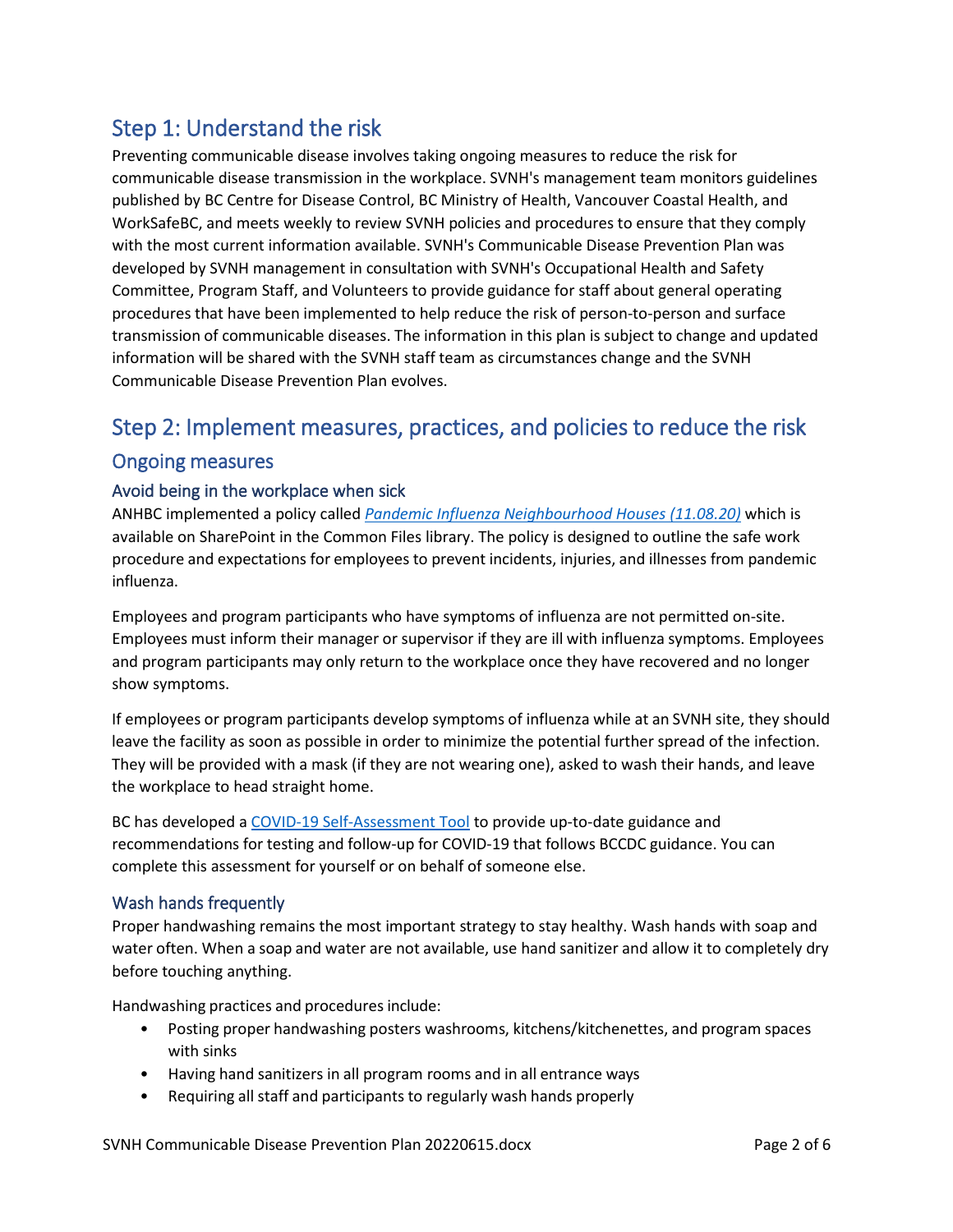Six steps to properly wash hands are:

- 1. Wet hands with warm running water.
- 2. Apply a small amount of liquid soap.
- 3. Rub hands together for at least 20 seconds (sing ABC's). Rub palms, backs of hands, between fingers and under fingernails and create a lather.
- 4. Rinse off all soap with running water.
- 5. Dry hands with a clean, disposable towel.
- 6. Discard the used towel in the waste container.

### <span id="page-2-0"></span>Cover coughs and sneezes

- Cover mouth and nose with a tissue when coughing or sneezing. Dispose of used tissues in the garbage immediately and then wash hands thoroughly.
- Avoid close contact with people who are unwell (a minimum of two metres).
- Be careful about touching 'things' and then touching faces (especially eyes, nose and mouth).

### <span id="page-2-1"></span>Maintain a clean environment

### Cleaning and Disinfecting Program Spaces and Common Areas

Staff, volunteers, and participants are responsible for cleaning and disinfecting program spaces and common areas before and after they use them. Cleaning and disinfecting supplies are provided in program spaces, common areas (i.e., Staff Room, shared kitchens/kitchenettes), and janitorial closets on each floor.

### What you should know

- Commonly used cleaners and disinfectants are effective against COVID-19.
- Frequently touched surfaces are most likely to be contaminated.
- Use only disinfectants that have a Drug Identification Number (DIN). A DIN is an 8-digit number given by Health Canada that confirms it is approved for use in Canada.
- Check the expiry date of products you use and always follow manufacturer's instructions.

### Selecting products

- Break down grease and remove organic material from the surface.
- Used separately before using disinfectants.
- Can be purchased with cleaner and disinfectant combined in a single product.

- Have chemicals that kill most germs.
- Applied after the surfaces have been cleaned.
- Have a drug identification number (DIN).

### **Cleaners Disinfectants Disinfectant Wipes**

- Have combined cleaners and disinfectants in one solution.
- May become dry due to fast drying properties. Should be discarded if they become dry.
- Not recommended for heavily soiled surfaces.

### Preparing products for use

- Where possible, use pre-mixed solution.
- Read and follow manufacturer's instructions to:
	- o properly prepare solution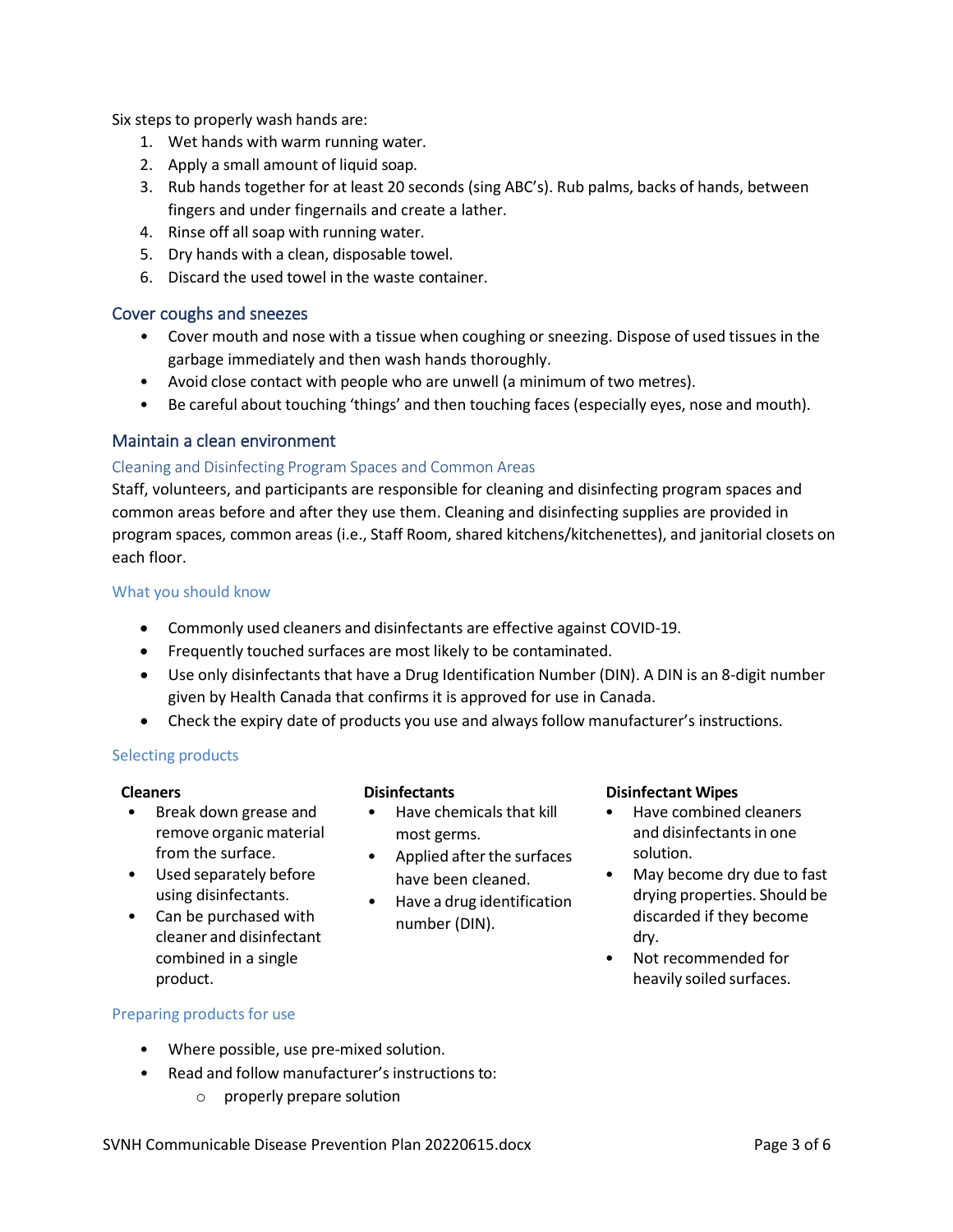- o allow adequate contact time for disinfectant to kill germs (see product label)
- o wear gloves when handling cleaning products including wipes
- $\circ$  wear any other personal protective equipment recommended by the manufacturer

### Janitorial Service

The entire building at SVNH's main site is cleaned on Sunday evenings. High-traffic areas are cleaned Monday to Friday evenings, including:

- All restrooms top to bottom  $(1<sup>st</sup>, 2<sup>nd</sup>, 3<sup>rd</sup>$  floors)
- Front door glasses (including interior lobby doors)
- High Touch Point Sanitizing (elevator, stairwells, lobby doors, etc.)
- Preschool Room cleaning (sweep, mop, restroom, touch points)
- Family Room cleaning (sweep, mop, counters, sinks, touch points)
- Staff Room cleaning (sweep, mop, counters, sinks, touch points)

### <span id="page-3-0"></span>Ventilation and air circulation

In 2021, SVNH's heating, ventilation, and cooling (HVAC) control system underwent upgrades to improve airflow throughout the building at 6470 Victoria Drive. While improved airflow will make the environment healthier and more comfortable for building occupants, it is recommended that staff open exterior windows in programs spaces when in use, if possible, to maximize airflow in shared spaces.

### <span id="page-3-1"></span>Additional measures

During a period of elevated risk, a medical health officer or the provincial health officer will provide information and guidance about the risk and how to reduce it. The measures that will be implemented will depend on the type of disease and methods of transmission.

With regard to our current understanding of COVID-19 and British Columbia's Restart Plan, ANHBC has developed a matrix called ANHBC Updated COVID-19 Safety Protocols Per Restart Plan Phase that can be found in Common Files on SharePoint.

It is important to note that this matrix outlines ANHBC's minimum requirements for communicable disease prevention, and SVNH may decide to implement more restrictive protocols to support the health and safety of staff, volunteers, and participants.

### <span id="page-3-2"></span>Face Masks

At this time, staff and volunteers are required to wear masks when indoors. Masks are recommended, but not required, for participants and visitors.

Staff and volunteers are required to wear masks in the following circumstances:

- When in common areas of the building, such as hallways, stairwells, washrooms, the lobby, program rooms, etc.
- When accompanying participants or clients on public transit
- When participating in group programs/activities that take place indoors
- Where maintaining 2 metres physical distance from others is not possible
- When sorting and preparing food for distribution to community members and program participants.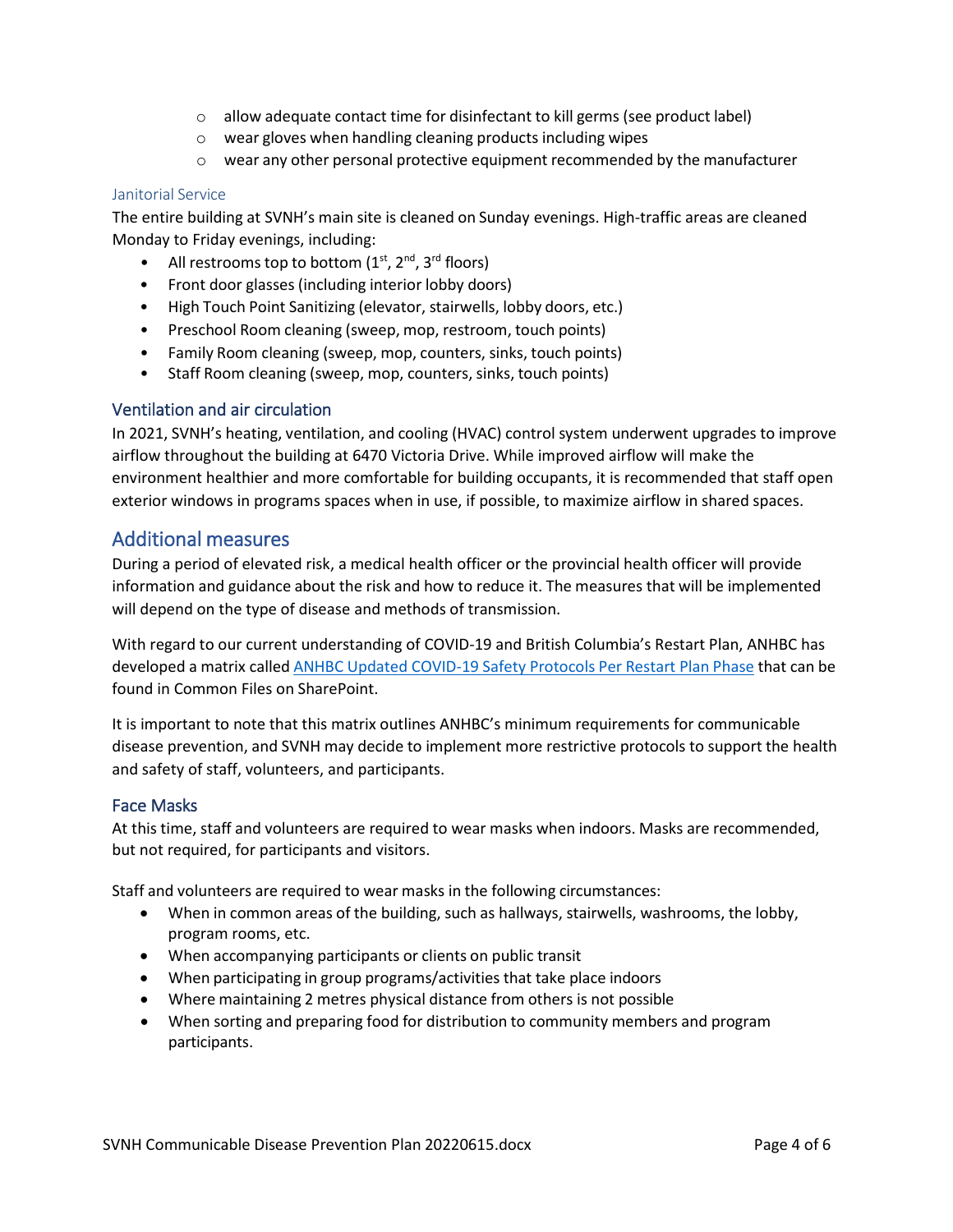### <span id="page-4-0"></span>Building and Room Occupancy Limits

Although SVNH is permitted to resume normal social contact at this time, we will limit room occupancy to 75% capacity until further notice. The front door at SVNH will be unlocked during normal business hours (Monday through Friday from 9:00am to 6:00pm).

We encourage people in the building to maintain 2-metre distance wherever reasonable and practicable, but it is important to understand that this is not always reasonable or possible.

| <b>Location Description</b> | <b>Max</b>       | <b>Notes</b>                                       |
|-----------------------------|------------------|----------------------------------------------------|
|                             | <b>Occupancy</b> |                                                    |
| RM-101 Front Room           | 45               |                                                    |
| RM-102 Commercial Kitchen   | 5                |                                                    |
| RM-201 Family Room          | 22               | Licensed childcare Programs may set a higher limit |
|                             |                  | based on VCH guidelines                            |
| RM-203 Meeting Room 2       | 4                |                                                    |
| RM-210 Preschool            |                  | Reserved for Childcare                             |
| RM-304 Rec Room             | 30               |                                                    |
| RM-305 Meeting Room 1       | 12               |                                                    |
| RM-308 Classroom            | 15               |                                                    |
| RM-309 Staff Room           | 8                |                                                    |

See the following table for room occupancy limits.

Please note that Childcare and Adult Day Programs will follow the guidance of Vancouver Coastal Health when establishing occupancy limits for their respective programs.

### <span id="page-4-1"></span>Program Planning Checklist

The following protocol should be followed when planning in-person programming:

- Take daily attendance and confirm health check for participants/volunteers/staff
- Participants/volunteers/staff who are feeling unwell stay home
- Provide enough space for all participants, staff, and volunteers to be physically distant when possible
- Plan outdoor activities when possible
- Masks are recommended when doing group activities indoors or doing active group activities outdoors in close proximity, but not required
- All participants, staff, and volunteers use hand sanitizer or wash hands regularly
- Staff sanitize high-touch surfaces (door handles, light switches, desk, etc.) before and after program
- Do not provide and consume communal food
- Provide pre-packaged, single-serving snacks (granola bars, etc.) or boxed lunches when providing food is necessary
- Encourage participants to bring their own bottled water